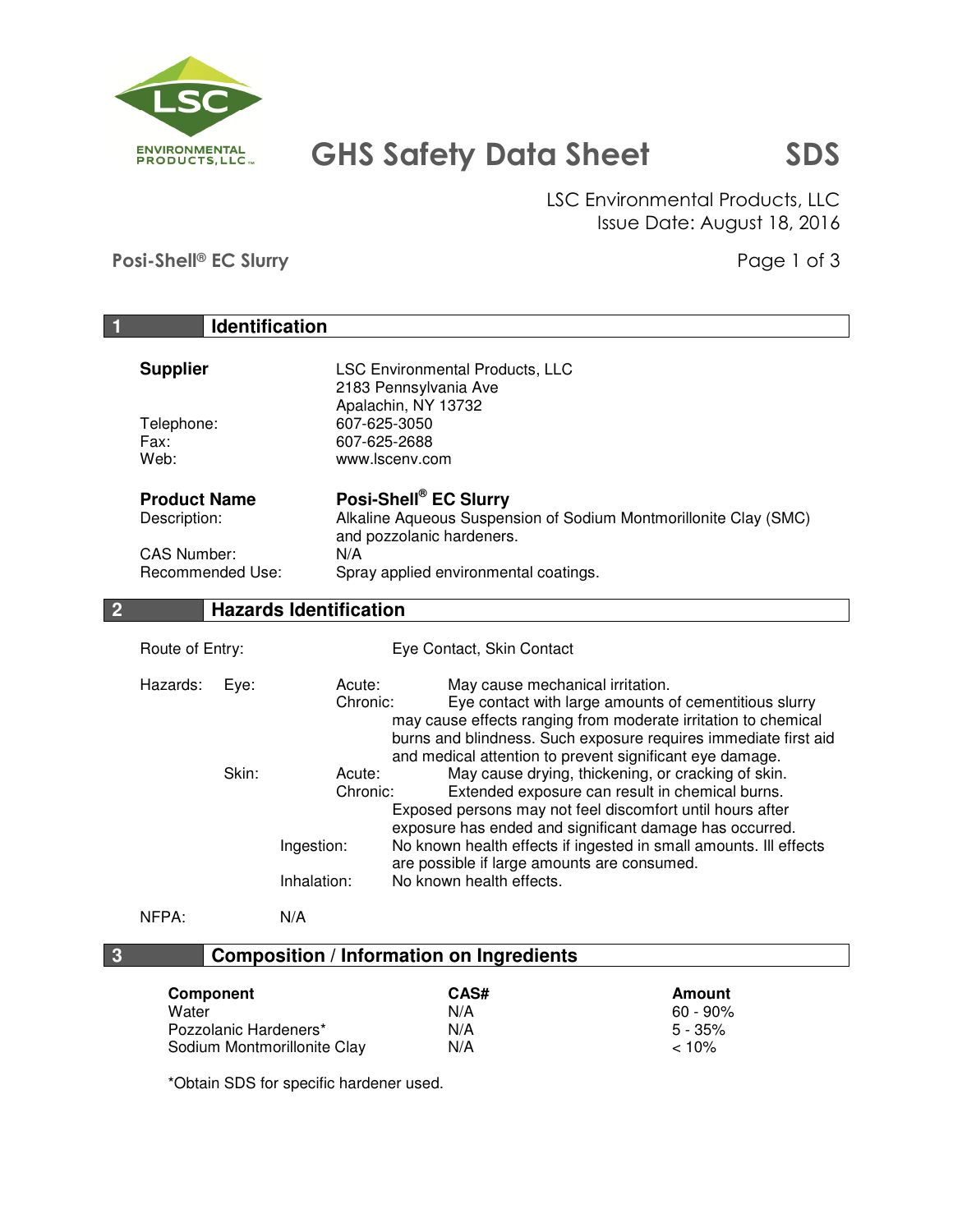

## GHS Safety Data Sheet SDS

 LSC Environmental Products, LLC Issue Date: August 18, 2016

Posi-Shell® EC Slurry **Provides and Provident Provident Provident** Provident Provident Provident Provident Provident Provident Provident Provident Provident Provident Provident Provident Provident Provident Provident Provi

| $\overline{4}$  |                                                                                                                                       | <b>First-Aid Measures</b>                                                                                          |                                                                 |                                                                                                                                                                                                                                                                                                                        |  |  |
|-----------------|---------------------------------------------------------------------------------------------------------------------------------------|--------------------------------------------------------------------------------------------------------------------|-----------------------------------------------------------------|------------------------------------------------------------------------------------------------------------------------------------------------------------------------------------------------------------------------------------------------------------------------------------------------------------------------|--|--|
|                 | Eye:<br>Skin:<br>Ingestion:<br>Inhalation:                                                                                            | None known.<br>None known.                                                                                         |                                                                 | Immediately flush eyes with water. Continue flushing for at least 15 minutes,<br>including under eye lids, to remove all particles. Contact physician immediately.<br>Wash with cool water and pH neutral soap or mild detergent. Contact physician<br>for all cases of prolonged exposure to wet cementitious slurry. |  |  |
| 5               | <b>Fire Fighting Measures</b>                                                                                                         |                                                                                                                    |                                                                 |                                                                                                                                                                                                                                                                                                                        |  |  |
|                 | Flammability:                                                                                                                         |                                                                                                                    | Non-flammable                                                   |                                                                                                                                                                                                                                                                                                                        |  |  |
| $6\phantom{1}6$ |                                                                                                                                       | <b>Accidental Release Measures</b>                                                                                 |                                                                 |                                                                                                                                                                                                                                                                                                                        |  |  |
|                 | Personal Precaution:<br>Cleanup:                                                                                                      |                                                                                                                    | Product is slippery.                                            | Rinse thoroughly with water before product dries.                                                                                                                                                                                                                                                                      |  |  |
| $\overline{7}$  |                                                                                                                                       | <b>Handling and Storage</b>                                                                                        |                                                                 |                                                                                                                                                                                                                                                                                                                        |  |  |
|                 | Handling:<br>Storage:                                                                                                                 | Personal hygiene measures, such as washing hands and face after working with<br>materials, are recommended.<br>N/A |                                                                 |                                                                                                                                                                                                                                                                                                                        |  |  |
| 8               |                                                                                                                                       |                                                                                                                    |                                                                 | <b>Exposure Controls / Personal Protection</b>                                                                                                                                                                                                                                                                         |  |  |
|                 | Personal Protective Equipment:<br>Eye and Face Protection:<br><b>Skin Protection:</b><br><b>Respiratory Protection:</b>               |                                                                                                                    |                                                                 | Wear safety glasses with side shields or tight fitting<br>goggles for protection from splash or spray.<br>Wear gloves and overalls to protect skin and clothing<br>from splash or spray.<br>Generally not required; personal preference.                                                                               |  |  |
| 9               | <b>Physical and Chemical Properties</b>                                                                                               |                                                                                                                    |                                                                 |                                                                                                                                                                                                                                                                                                                        |  |  |
|                 | Appearance:<br>Odor:<br>pH:<br>Relative Density (H2O=1):<br>Bulk Density (at 20° C):<br>Solubility in Water:<br><b>Boiling Point:</b> |                                                                                                                    | $1.15 - 1.6$<br>65 - 90 $\text{lbs/ft}^3$<br>212 <sup>°</sup> F | Brown or grey viscous liquid.<br>Odor of wet cement or clay.<br>10-12 (dependent on type and quantity of hardener)<br>10 - 40 % insoluble by weight (forms colloidal suspension).                                                                                                                                      |  |  |

Boiling Point:<br>
Flammability: Carrier Mon-flammable

Flammability: